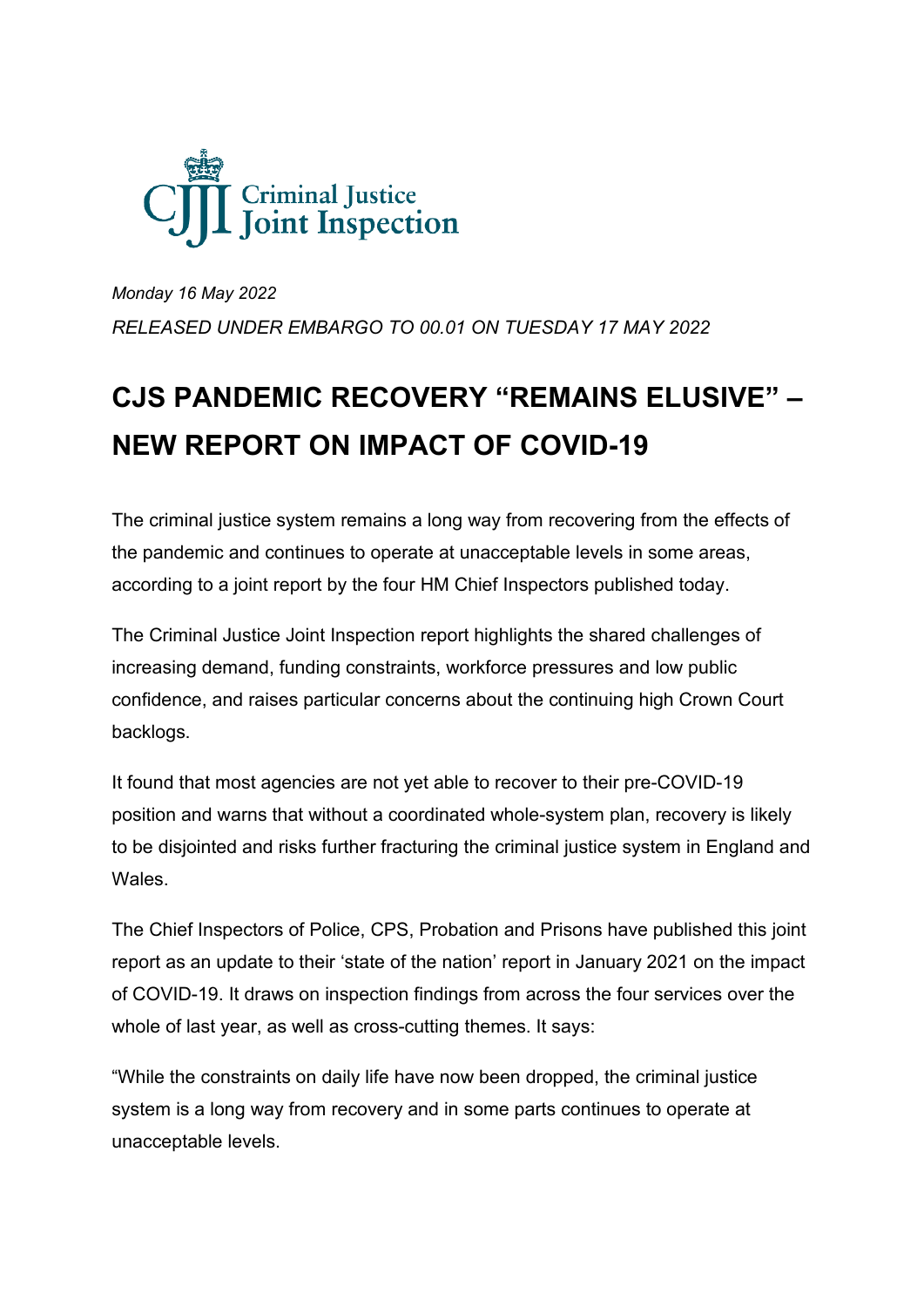"Prisoners still spend 22.5 hours a day in their cell, hundreds of thousands of hours of unpaid work go uncompleted in the Probation Service, and Crown Court backlogs remain high."

The report commends the hard work and commitment of staff and praises instances of strategic thinking across agencies in the wake of the unprecedented impact of the COVID-19 outbreak. Yet it concludes:

"None of the risks identified in our 2021 joint report have been mitigated in their entirety and recovery remains elusive. The system is getting by because of an artificially supressed level of activity and reduced performance management and quality expectations – which cannot go on.

"The greatest challenge to the system, as we see it, is shifting back from pandemic exceptional delivery arrangements to a more business-as-usual way of working across the board.

"Where there are signs of business as usual emerging, it is with an exhausted workforce which is still adapting to new ways of working and getting back to normal. Without a coordinated whole-system plan, progress is likely to be disjointed. Given the nature of the criminal justice system, as one service recovers, that is likely to push issues into the next, and that service may not have recovered sufficiently to cope.

"This, coupled with the increase in police numbers and the unification of probation services, as well as a workforce that is under-resourced in some places and/or inexperienced, could further fracture the system."

The 26-page report reiterates the concerns of the four inspectorates over backlogs in the Crown Court. It states that, by the end of December 2021, 25% of cases had been waiting for a year or more to come to court, and the number of cases waiting longer than a year has increased by more than 340% since March 2020.

"We have commented previously that the system was in a parlous state before COVID-19, and that shock has made it worse. Such unacceptable delays have an